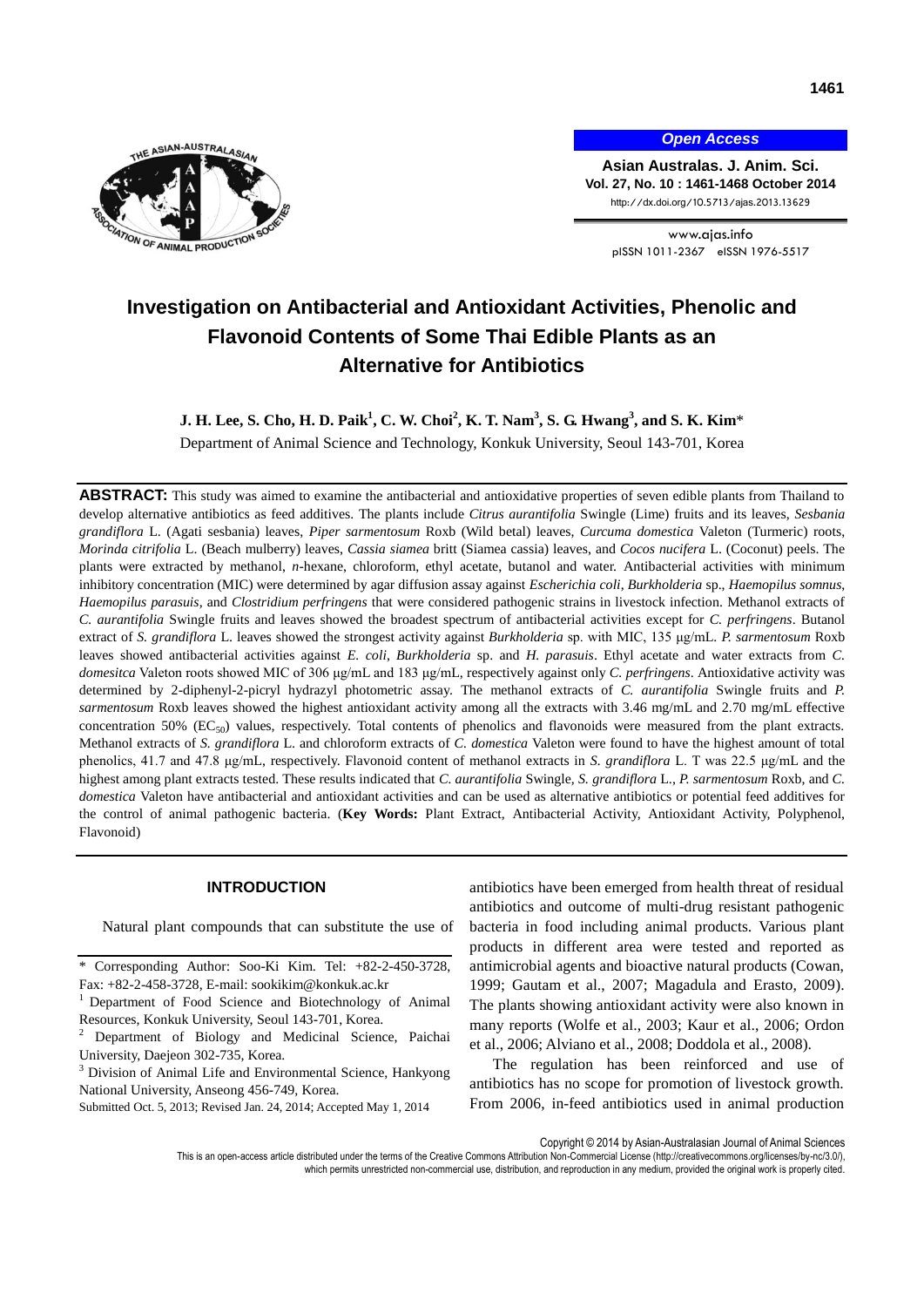have been banned by the European Union. Recently, South Korea has also banned them from the second half of 2011. For rearing of livestock without chemical antibiotics, feeding of natural products with the function such as antimicrobial agents, antioxidants and immune stimulants should be helpful for animal health. Therefore, alternative antibiotics have been regarded as most important feed additives in animal farming. Specially, plant extracts has received much attention in the research for the development of alternative antibiotics (Esquenazi et al., 2002; Wannissorn et al., 2005). The production amounts of plants are much more abundant in subtropical and tropical countries including Thailand compared with northern hemisphere including South Korea with typical four seasons.

The purpose of this study was to examine antibacterial and antioxidant activities and total contents of phenolics and flavonoids of some edible plants of Thailand and to develop natural feed additive for animal health. The plants, viz. *Citrus aurantifolia* Swingle (Lime) fruit and leaves, *Morinda citrifolia* (Beach mulberry) leaves, *Sesbania grandiflora* L. (Agasti sesbania) leaves, *Piper sarmentosum* (Wild betel) leaves, *Curcuma domestica* Valeton (Turmeric) roots, *Cassia siamea* leaves, and *Cocos nucifera* L. (Coconut) fruits. Tested pathogens using the plant extracts are related to wasting diseases of livestock and causative to execute great economical loss in animal production. *Haemopilus parasuis*, *Haemopilus somnus*, and *Burkholderia* sp. are known to induce pneumonia (Palzer et al., 2008), respiratory disease (Norcia et al., 2004), and meliodiosis (Sprague and Neubauer, 2004; Millan et al., 2007), respectively. *Escherichia coli* and *Clostridium perfringens* are causative agents of diarrhoea in piglet (Hendriksen et al., 2006).

## **MATERIALS AND METHODS**

#### **Plants and preparation of crude extracts**

The plants studied were *C. aurantifolia* Swingle (Lime) fruits and leaves, *M. citrifolia* (Beach mulberry) leaves, *S. grandiflora* L. (Agasti sesbania) leaves, *P. sarmentosum* (Wild betel) leaves, *C. domestica* Valeton (Turmeric) roots, *C. siamea* leaves, and *C. nucifera* L. (Coconut) peels. The plants were cut into smaller species and air-dried in the shade for a week and finely ground. The materials were supplied by K.-C Shin (Bangkok, Thailand) and authenticated by Chang-Won Choi (Department of Biology and Medicinal Science, Paichai University, South Korea). Voucher specimens were deposited at Animal Resources and Research Center, Konkuk University. A sample of 3 g was suspended in 27 mL of methanol and the mixture was agitated in 150 rpm for 6 h. The extract was filtered and evaporated. The remained extract was resuspended with 2

mL of methanol. Methanol extract (25 μL) was used for antibacterial activity. One mL of methanol extract was mixed with 5 mL of distilled water and 5 mL of *n*-hexane. The mixture was vigorously mixed and then phase separation was developed by standing. Upper phase of *n*hexane layer was evaporated and further solvents extractions were done as same manner of previous step. Used solvents were chloroform, ethyl acetate, and butanol, subsequently as described in Figure 1. All of prepared extracts was stored at 4°C until assay was performed. Dry matter content was analyzed by estimation of weight loss during heat dry.

## **Bacterial strains**

Animal pathogenic bacteria used in this study, *H. somnus*, *H. parasuis*, *Burkholderia* sp., *E. coli*, and *C. perfringens*, are related to respiratory disease and diarrhea of piglet and other animals. All of them were collected from stock of National Veterinary Research Quarantine Service in South Korea.

#### **Paper disc diffusion method**

Antibacterial activities of each six fractions from 7 plants were determined using paper disc diffusion method, described elsewhere (Valsaraj et al., 1997). Each bacterial culture (0.1 mL) grown in Luria-Bertani broth (LB, Difco) at 37°C for 18 h was suspended in 10 mL of sterilized 0.8% agar solution. To prevent solidification of agar and heat damage of bacterial cells, 0.8% agar solution was maintained at 50°C until use. After suspension of test strain, agar solution was poured onto LB agar plate and then allowed to be solidified. Plant extracts (25 μL) was put on 6 mm sterilized paper disk and it was dried for 30 min to evaporate solvent before bacterial cells placed on suspended



**Figure 1.** Schematic diagram of plant extract preparation with various solvents.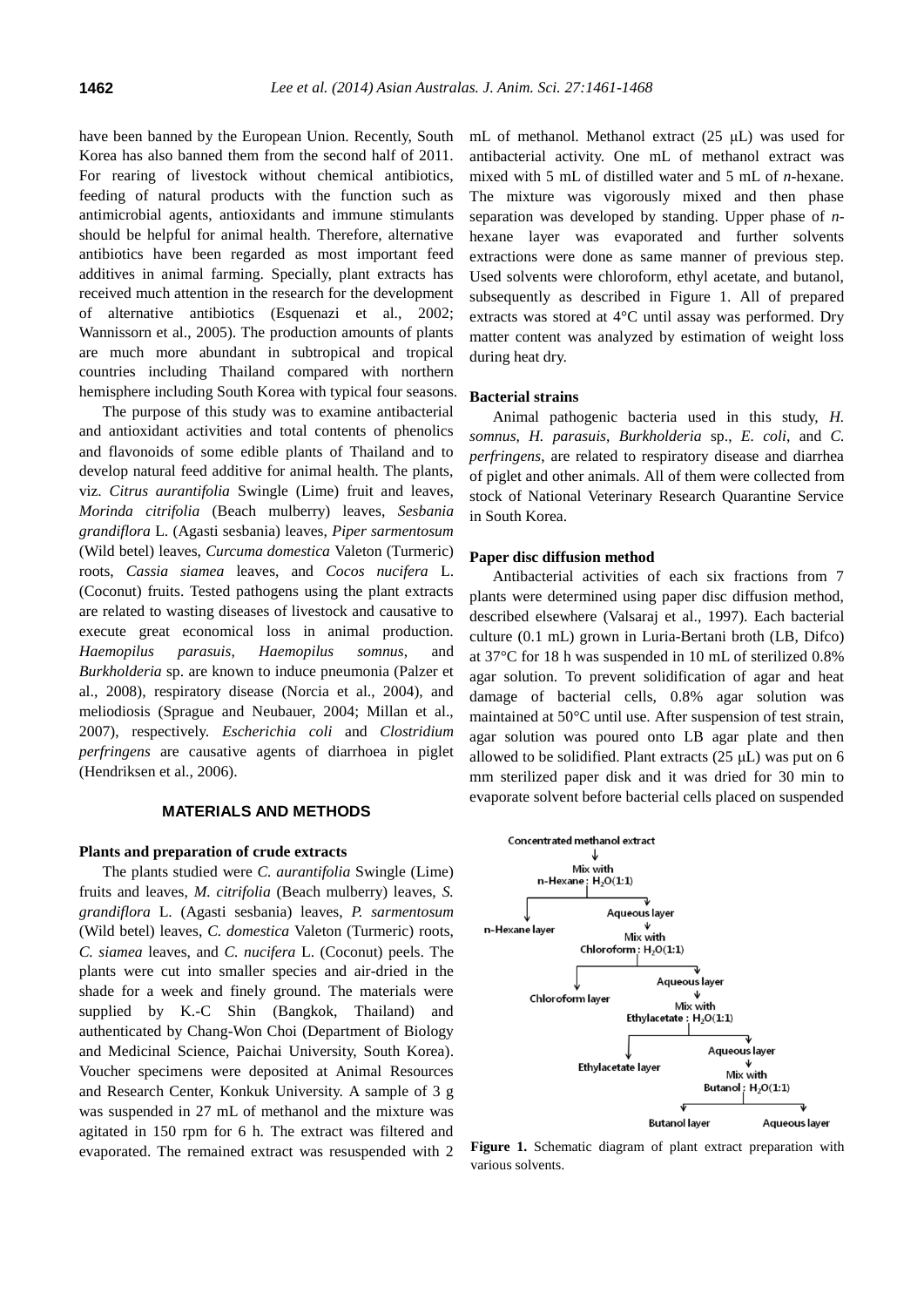agar plate. Prepared test plates were incubated at 37°C for 18 h and then appeared diameters of clear zone were measured.

#### **Determination of minimum inhibitory concentration**

According to the results of screening of antibacterial activities, the minimum inhibitory concentration (MIC) of selected ten plant extracts were determined by serial dilution method on 96 well plates with turbidity measurement (Alviano et al., 2008). Plant extract was diluted with sterilized LB broth, ranged from 0.01 to 10 mg/mL, and dispensed into 96 well plate. Test strains were inoculated in prepared each well with 1:100 ratio and incubated at 37°C for 18 h. Bacterial growth was determined by measuring of turbidity at 600 nm. The MIC was determined as the lowest concentration of extracts which showed no visible growth of the test strains.

# **Antioxidant activity assay**

The free radical scavenging activities were determined *in vitro* using 2-diphenyl-2-picryl hydrazyl (DPPH) photometric assay (Tadic et al., 2008) with some modification. Each extract (1 to 10 μL) was mixed into its solvent to make a total volume of 100 μL. It was mixed with 900 μL of 0.04 mg/mL DPPH in methanol solution and the mixture was reacted for 30 min with gentle agitation. Reduction of violet color induced by free radical scavenging activity was estimated spectrophotometrically at 517 nm. Each solvent used in extraction was applied as negative control and *tert*-butyl hydroxytoluene was used as positive control. The inhibition percentage was calculated by comparing absorbance with negative control and it was plotted against the concentration of the samples. The extract concentration that represented 50% of activity was calculated by linear regression analysis and expressed as  $EC_{50}$ 

## **Determination of total polyphenols**

Total polyphenol contents in the extracts were determined by the modified Folin-Ciocalteu method (Wolfe et al., 2003). Each sample (0.1 mL) was added into 2 mL of  $2\%$  Na<sub>2</sub>CO<sub>3</sub>. After the tubes were vortexed for 10 min at room temperature, 0.1 mL of 50% Folin-Ciocalteu reagent was added. The tubes were vortexed for 15 s and allowed to stand for 30 min at 40°C for color development. Absorbance was then measured at 700 nm using the Shimadzu UV-1601 spectrophotometer. Samples of extracts were evaluated at a final concentration of 1 mg/mL. Total polyphenol contents were calculated as quercetin (25 to 500 ppm) using the following equation based on the calibration curve:  $y = 0.0033x-0.0111$ ,  $R^2 = 0.9979$ , where x was the absorbance and y was the quercetin equivalent (μg/mL) (Kiselova et al., 2006).

#### **Determination of total flavonoids**

Total flavonoids were estimated using the method (Ordon et al., 2006). Each sample (0.5 mL) was added and mixed into 1.5 mL of 95% ethanol. To it, 0.1 mL of 10% aluminum chloride, 0.1 mL of 1 M potassium acetate and 2.8 mL of distilled water were added. After the tubes were mixed for 30 min at room temperature, the absorbance was measured at 415 nm. A yellow color indicated the presence of flavonoids. Extracts were evaluated at a final concentration of 1 mg/mL. Total flavonoid content was calculated as quercetin (5 to 100 ppm) using the following equation based on the calibration curve:  $y = 0.0068x$  – 0.0165,  $R^2 = 0.9974$ , where x was the absorbance and y was the quercetin equivalent (μg/mL).

# **RESULTS**

# **Antibacterial activity assay**

Methanol extracts of *C. aurantifolia* Swingle fruits showed the most broad spectrum antibacterial activity compared to other solvent extracts, except for *C. perfringens* (Table 1). Butanol and water fractions of it also showed very high antibacterial activities against *H. somnus*, related to porcine respiratory disease causative to wasting syndrome in young pigs. Antibacterial activities of *C. aurantifolia* Swingle leaves appeared different spectrum compared to its fruits. Methanol extract of leaves showed the antibacterial activities against both *Burkholderia* sp. and *H. somnus*, but not against *E. coli*, *H. parsuis*, and *C. perfringens*. However, the *n*-hexane and chloroform extracts from leaves showed antibacterial activities for *Burkholderia* sp. only whereas its fruits did not. Only butanol fraction of *S. grandiflora* leaves showed antibacterial activity against *Burkholderia* sp. related to melioidosis in pig, even in human. Only methanol extracts of *P. sarmentosum* leaves showed very mild antibacterial activities against both *E. coli* and *Burkholderia* sp. and moderate activity against *H. parasuis*. Antibacterial spectrum of ethyl acetate and water extracts from *C. domestica* Valeton (Turmeric) roots showed moderate to strong against *C. perfringens*, only. *M. citrifolia* L. leaves, *C. siamea* britt leaves, and *C. nucifera* L. fruits did not show any antibacterial activity against the tested pathogens in this study.

The results of the MIC were well agreed with the antibacterial patterns shown by paper disc diffusion method (Table 2). The strong activity (MIC 495 μg/mL) was shown by methanol extracts of *C. aurantifolia* Swingle fruits against *H. somnus*. Its leaves showed much lower MIC μg/mL) by chloroform extracts than methanol (281 μg/mL) and *n-*hexane (810 μg/mL) extracts against *Burkholdeira* sp. Butanol extracts of *S. grandiflora* L. showed antibacterial specificity to *Burkholdeira* sp. with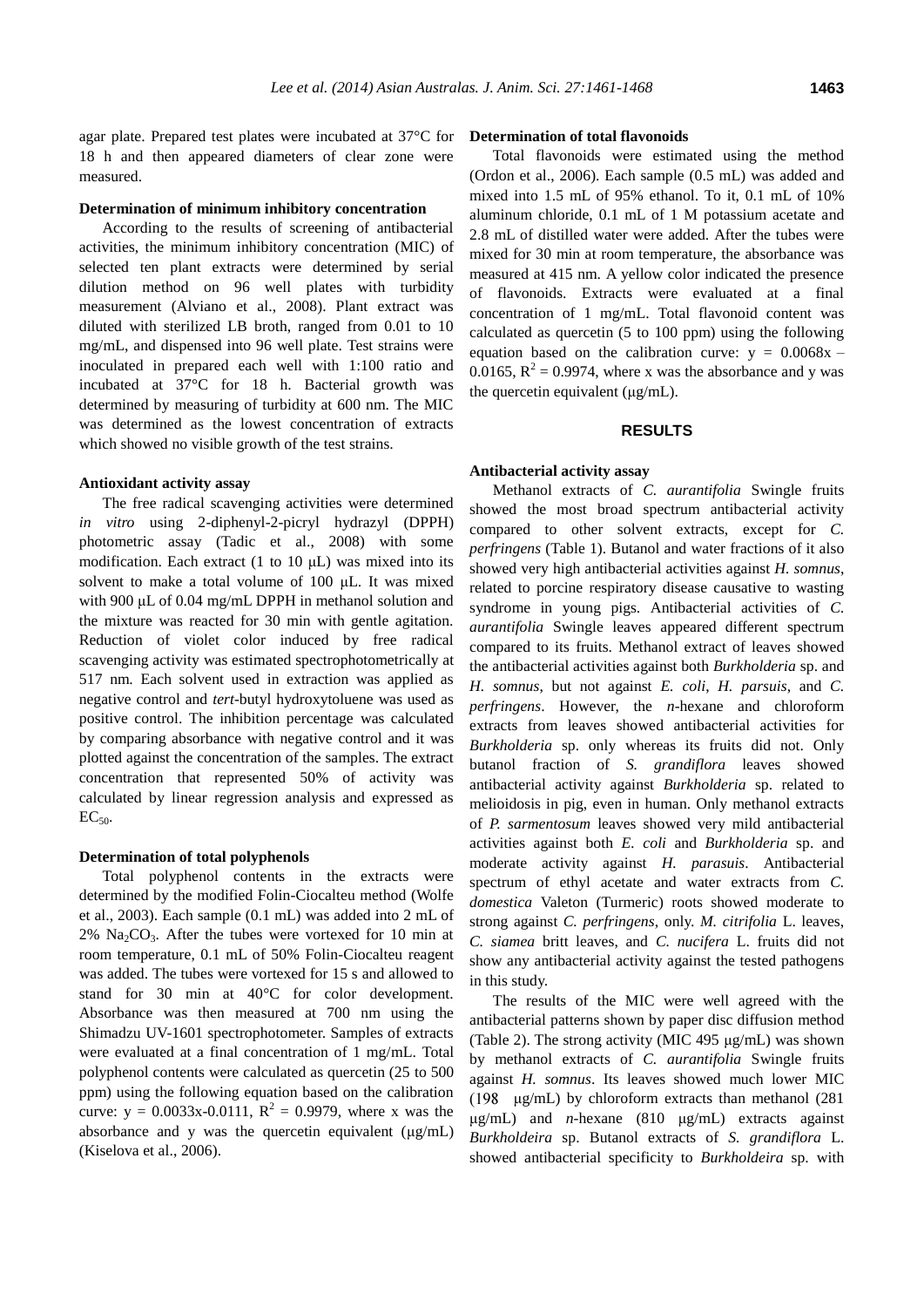| Plant tested                                                       |        |                         | Solvent fraction <sup>1</sup> |                |                |                |                |                          |
|--------------------------------------------------------------------|--------|-------------------------|-------------------------------|----------------|----------------|----------------|----------------|--------------------------|
| (Common name)<br>Part used<br>(Thailand local name)                |        | Pathogenic bacteria     | М                             | Η              | $\mathsf{C}$   | E              | B              | W                        |
| Citrus aurantifolia Swingle<br>Fruits                              |        | Escherichia coli        | $^{++}$                       | $\overline{a}$ | $\overline{a}$ | $\blacksquare$ | $\overline{a}$ | $\overline{\phantom{a}}$ |
| (Lime)                                                             |        | Burkholderia sp.        | $^{++}$                       |                |                |                | $\overline{a}$ | $^{+}$                   |
| (Manaao)                                                           |        | Haemopillus somnus      | $^{+++}$                      |                |                |                | $^{+++}$       | $^{+++}$                 |
|                                                                    |        | Haemopillus parsuis     | $^{++}$                       |                |                |                |                |                          |
|                                                                    |        | Clostridium perfringens |                               |                |                |                |                |                          |
|                                                                    | Leaves | Escherichia coli        | $\overline{\phantom{a}}$      |                |                |                |                |                          |
|                                                                    |        | Burkholderia sp.        | $^{+++}$                      | $^{+}$         | $^{+++}$       |                |                |                          |
|                                                                    |        | Haemopillus somnus      | $^{++}$                       |                |                |                |                |                          |
|                                                                    |        | Haemopillus parsuis     |                               |                |                |                |                |                          |
|                                                                    |        | Clostridium perfringens |                               |                |                |                |                |                          |
| Sesbania grandiflora L.<br>(Agati sesbania)<br>(Khaeban or Baikae) | Leaves | Escherichia coli        |                               |                |                |                |                |                          |
|                                                                    |        | Burkholderia sp.        |                               |                |                |                | $^{+++}$       |                          |
|                                                                    |        | Haemopillus somnus      |                               |                |                |                |                |                          |
|                                                                    |        | Haemopillus parsuis     |                               |                |                |                |                |                          |
|                                                                    |        | Clostridium perfringens |                               |                |                |                |                |                          |
| Piper sarmentosum Roxb<br>(Wild betal)<br>(Chaphulu or Baiphulu)   | Leaves | Escherichia coli        | $^{+}$                        |                |                |                |                |                          |
|                                                                    |        | Burkholderia sp.        | $^+$                          |                |                |                |                |                          |
|                                                                    |        | Haemopillus somnus      |                               |                |                |                |                |                          |
|                                                                    |        | Haemopillus parsuis     | $^{++}$                       |                |                |                |                |                          |
|                                                                    |        | Clostridium perfringens |                               |                |                |                |                |                          |
| Curcuma domestica Valeton<br>(Turmeric)<br>(Khamin)                | Roots  | Escherichia coli        |                               |                |                |                |                |                          |
|                                                                    |        | Burkholderia sp.        |                               |                |                |                |                |                          |
|                                                                    |        | Haemopillus somnus      |                               |                |                |                |                |                          |
|                                                                    |        | Haemopillus parsuis     |                               |                |                |                |                |                          |
|                                                                    |        | Clostridium perfringens |                               |                | $\overline{a}$ | $^{++}$        |                | $^{+++}$                 |
| Morinda citrifolia L.<br>(Beach mulberry)<br>(Yaeyai or Baiyae)    | Leaves | Escherichia coli        |                               |                |                |                |                |                          |
|                                                                    |        | Burkholderia sp.        |                               |                |                |                |                |                          |
|                                                                    |        | Haemopillus somnus      |                               |                |                |                |                |                          |
|                                                                    |        | Haemopillus parsuis     |                               |                |                |                |                |                          |
|                                                                    |        | Clostridium perfringens |                               |                |                |                |                |                          |
| Cassia siamea britt                                                | Leaves | Escherichia coli        |                               |                |                |                |                |                          |
| (Siamea cassia)<br>(Kheelek)                                       |        | Burkholderia sp.        |                               |                |                |                |                |                          |
|                                                                    |        | Haemopillus somnus      |                               |                |                |                |                |                          |
|                                                                    |        | Haemopillus parsuis     |                               |                |                |                |                |                          |
|                                                                    |        | Clostridium perfringens |                               |                |                |                |                |                          |
| Cocos nucifera L                                                   | Peels  | Escherichia coli        |                               |                |                |                |                |                          |
| (Coconut)                                                          |        | Burkholderia sp.        |                               |                |                |                |                |                          |
| (Maphraogere)                                                      |        | Haemopillus somnus      |                               |                |                |                |                |                          |
|                                                                    |        | Haemopillus parsuis     |                               |                |                |                |                |                          |
|                                                                    |        | Clostridium perfringens |                               |                |                |                |                |                          |

**Table 1.** Antibacterial activities against animal pathogenic bacteria by various plant extracts

M, methanol; H, *n*-hexane; C, chloroform; E, ethyl acetate; B, butanol; F, water.

<sup>1</sup> Antibacterial activities:  $\text{-}$ , no inhibition (8 mm); +, very mild inhibition (9 to 11 mm); ++, moderate inhibition (11 to 13 mm); +++, strong inhibition (13 to 17 mm).

MIC of 135 μg/mL. Methanol extracts of *Piper sarmentosum* Roxb had MICs, 502 μg/mL, 1,005 μg/mL, and 251 μg/mL against *E. coli*, *Burkholdeira* sp., and *H. parasuis*, respectively. The ethyl acetate and water extracts from *C. domesitca* Valeton roots have high specificities against only *C. perfringens* μg/mL and 183 μg/mL MICs, respectively.

# **Antioxidant activity assay**

*C. aurantifolia* Swingle fruit showed relatively high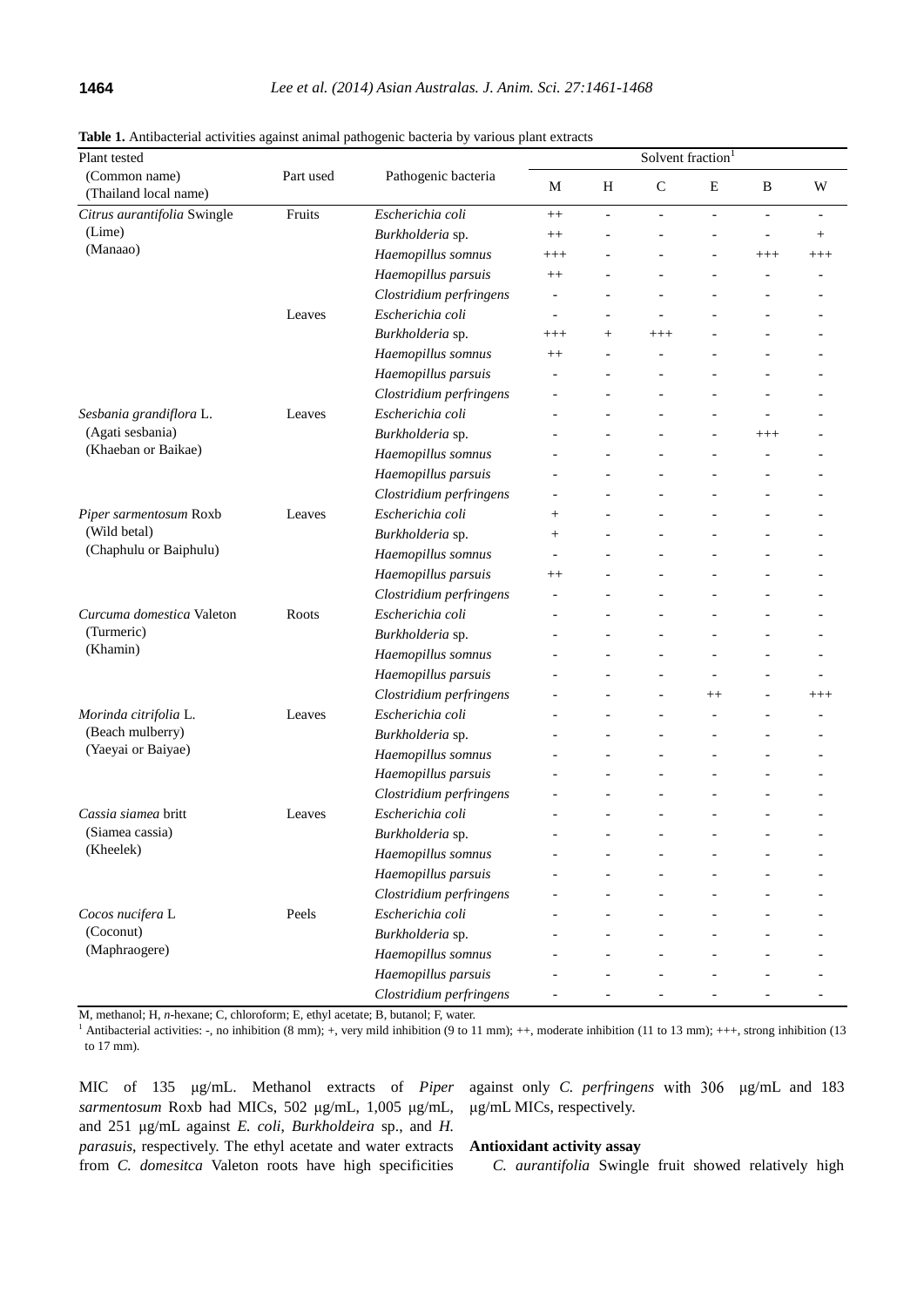|                               |           |                | Pathogenic bacteria                           |                          |        |             |                 |  |
|-------------------------------|-----------|----------------|-----------------------------------------------|--------------------------|--------|-------------|-----------------|--|
| Plant tested                  | Part used | Fraction       | Escherichia                                   | Burkholderia Haemopillus |        | Haemopillus | Clostridium     |  |
|                               |           |                | coli                                          | sp.                      | somnus | parasuis    | perfringens     |  |
|                               |           |                | Minimum inhibitory concentration $(\mu g/mL)$ |                          |        |             |                 |  |
| Citrus aurantifolia           | Fruits    | Methanol       | 1,980                                         | 990                      | 495    | 990         | ND <sup>1</sup> |  |
| Swingle                       |           | <b>Butanol</b> | N <sub>D</sub>                                | ND                       | 660    | ND          | N <sub>D</sub>  |  |
|                               |           | Water          | N <sub>D</sub>                                | 660                      | 660    | ND          | N <sub>D</sub>  |  |
|                               | Leaves    | Methanol       | N <sub>D</sub>                                | 281                      | 2,250  | ND          | ND              |  |
|                               |           | $n$ -Hexane    | ND                                            | 810                      | ND.    | ND.         | <b>ND</b>       |  |
|                               |           | Chloroform     | N <sub>D</sub>                                | 198                      | ND.    | <b>ND</b>   | N <sub>D</sub>  |  |
| Sesbania grandiflora L.       | Leaves    | <b>Butanol</b> | N <sub>D</sub>                                | 135                      | ND.    | ND          | <b>ND</b>       |  |
| <i>Piper sarmentosum</i> Roxb | Leaves    | Methanol       | 502                                           | 1,005                    | ND     | 251         | <b>ND</b>       |  |
| Curcuma domestica Valeton     | Roots     | Ethyl acetate  | N <sub>D</sub>                                | ND.                      | ND.    | <b>ND</b>   | 306             |  |
|                               |           | Water          | ND                                            | ND                       | ND.    | ND          | 183             |  |

**Table 2.** Minimum inhibitory concentration against animal pathogenic bacteria by various plant extracts

ND, not detected.

**Table 3.** Antioxidant activities of used plants extracts

| Plant tested                | Part used | Free radical scavenging activity |                                      |  |  |
|-----------------------------|-----------|----------------------------------|--------------------------------------|--|--|
|                             |           | Fraction                         | $EC_{50}$ value <sup>1</sup> (mg/mL) |  |  |
| Citrus aurantifolia Swingle | Fruits    | Methanol                         | $3.46 \pm 0.2$                       |  |  |
|                             |           | <b>Butanol</b>                   | $8.89 \pm 1.2$                       |  |  |
|                             |           | Water                            | $12.16 \pm 0.6$                      |  |  |
|                             | Leaves    | Methanol                         | $17.68 \pm 7.4$                      |  |  |
|                             |           | $n$ -Hexane                      | ND.                                  |  |  |
|                             |           | Chloroform                       | $10.27 \pm 4.6$                      |  |  |
| Sesbania grandiflora L.     | Leaves    | <b>Butanol</b>                   | ND.                                  |  |  |
| Piper sarmentosum Roxb      | Leaves    | Methanol                         | $2.70 \pm 0.3$                       |  |  |
| Curcuma domestica Valeton   | Roots     | Ethyl acetate                    | ND.                                  |  |  |
|                             |           | Water                            | $18.18 \pm 0.8$                      |  |  |

ND, not detected.

 ${}^{1}$  EC<sub>50</sub> value means the concentration at 50% of antioxidant activity. In the case of positive control determined by BHT, EC<sub>50</sub> was 0.3±0.04 mg/mL.

antioxidant activity (Table 3), specifically in methanol extract  $(EC_{50}$ , 3.46 mg/mL). Antioxidant activity of chloroform extract of *C. aurantifolia* Swingle leaves was higher than that  $(EC_{50}, 10.27 \text{ vs } 17.68 \text{ mg/mL})$  of methanol extract. However, no activity was detected by *n*-hexane extract although it showed antibacterial activity (Tables 1 and 2). Butanol extract of *Sesbania grandiflora* L. leaves showed no antioxidant activity. On the other hand, *P. sarmentosum* Roxb showed the most strong antioxidant activity with  $EC_{50}$ , 2.70 mg/mL. Water extracts of *C*. *domestica* Valeton roots showed the moderate antioxidant activity ( $EC_{50}$ , 18.18±0.8 mg/mL) whereas ethyl acetate fraction did not.

# **Total polyphenolic compounds and flavonoids**

Among the plant extracts tested in the study, methanol extracts of *S. grandiflora* L. and chloroform extracts of *C. domestica* Valeton were found to have the highest amount of total polyphenol, 41.7 and 47.8 μg/mL, respectively

(Table 4). The highest amount of total flavonoid recorded among all plant extracts tested was 22.5 μg/mL, which was also from methanol extract of *S. grandiflora* L. Methanol extracts of *P. sarmentosum* Roxb showed high content  $(19.4\pm0.008 \text{ \mu g/mL})$  of total flavonoid. Most of the methanol extracts of tested plants showed high amounts of total polyphenol and total flavonoid compared to other solvent extracts except for *Curcuma domestica*, where chloroform extract showed highest (Table 4).

## **DISCUSSION**

In this study, 6 kinds of solvent extraction were applied to 7 edible plants of Thailand and their antibacterial activities were determined by the spectrum against 5 animal pathogenic bacteria. Some bioactive components of these plants may differ in their solubility depending on the extractive solvents used. With these results, finally 10 extracts from 4 plants were selected and their MICs and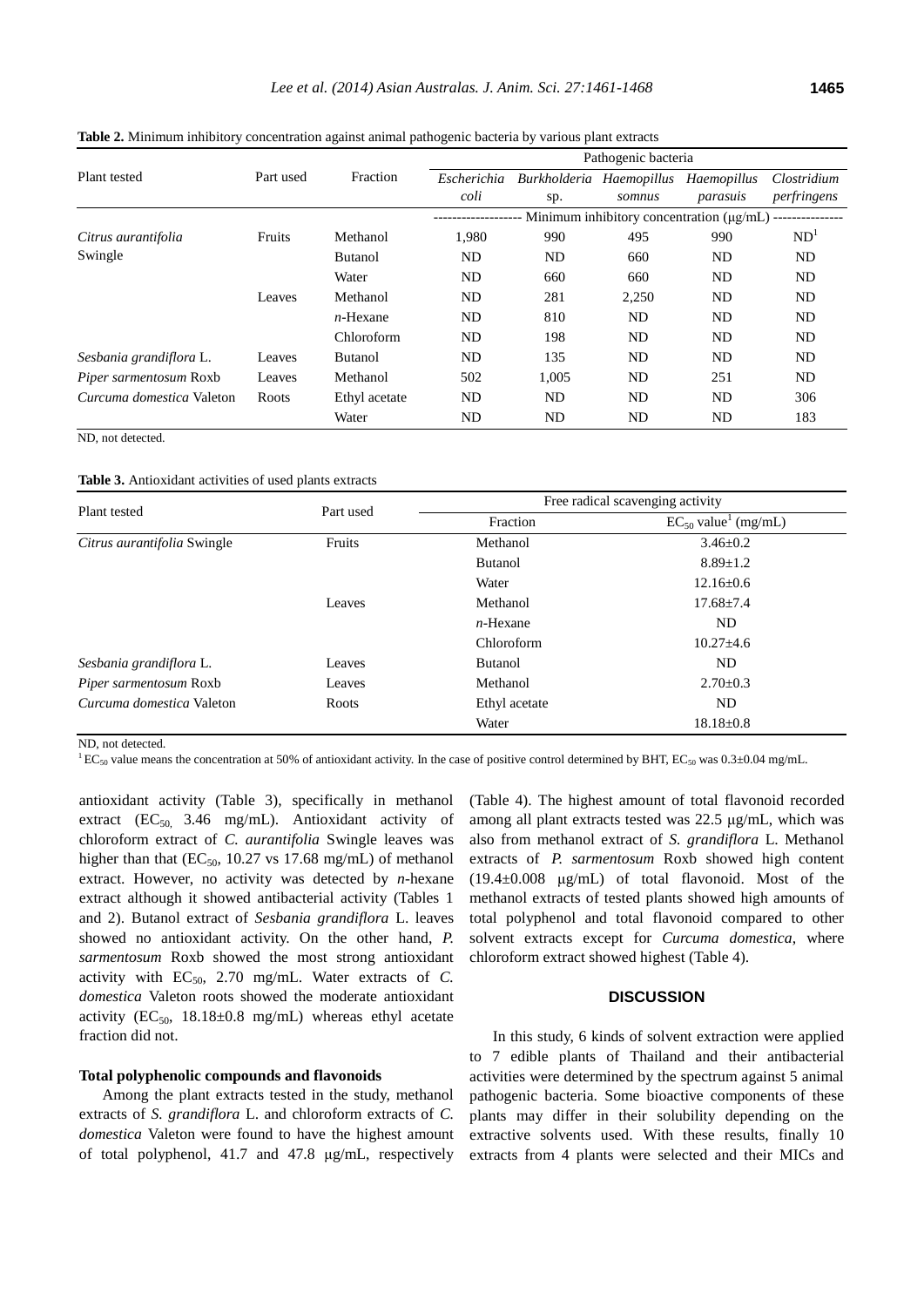|                             |           |                  | Contents $(\mu g/mL)^{1}$ |                  |  |  |
|-----------------------------|-----------|------------------|---------------------------|------------------|--|--|
| Plant tested                | Part used | Solvent fraction | Total polyphenol          | Total flavonoid  |  |  |
| Citrus aurantifolia Swingle | Fruits    | Methanol         | $28.5 \pm 0.004$          | $15.8 \pm 0.007$ |  |  |
|                             |           | $n$ -Hexane      | $18.2 \pm 0.009$          | $9.4 \pm 0.005$  |  |  |
|                             |           | Chloroform       | $24.1 \pm 0.004$          | $9.7 \pm 0.012$  |  |  |
|                             |           | Ethyl acetate    | 13.6±0.006                | $8.8 \pm 0.006$  |  |  |
|                             |           | <b>Butanol</b>   | $20.4 \pm 0.009$          | $10.0 \pm 0.006$ |  |  |
|                             |           | Water            | $12.6 \pm 0.002$          | $11.0 \pm 0.013$ |  |  |
|                             | Leaves    | Methanol         | $31.8 \pm 0.003$          | $17.5 \pm 0.003$ |  |  |
|                             |           | $n$ -Hexane      | $18.6 \pm 0.004$          | $5.9 \pm 0.007$  |  |  |
|                             |           | Chloroform       | $14.5 \pm 0.003$          | $5.8 \pm 0.008$  |  |  |
|                             |           | Ethyl acetate    | $11.3 \pm 0.002$          | $4.4 \pm 0.002$  |  |  |
|                             |           | <b>Butanol</b>   | $22.9 \pm 0.005$          | $8.8 \pm 0.013$  |  |  |
|                             |           | Water            | $9.8 \pm 0.005$           | $5.8 \pm 0.008$  |  |  |
| Sesbania grandiflora L.     | Leaves    | Methanol         | $41.7 \pm 0.006$          | $22.5 \pm 0.006$ |  |  |
|                             |           | $n$ -Hexane      | $20.7 \pm 0.008$          | $7.7 \pm 0.006$  |  |  |
|                             |           | Chloroform       | $26.0 \pm 0.004$          | $7.0 \pm 0.013$  |  |  |
|                             |           | Ethyl acetate    | $11.0 \pm 0.005$          | $10.0 \pm 0.014$ |  |  |
|                             |           | <b>Butanol</b>   | $11.3 \pm 0.004$          | $9.0 \pm 0.020$  |  |  |
|                             |           | Water            | $17.4 \pm 0.006$          | $7.0 \pm 0.013$  |  |  |
| Piper sarmentosum Roxb      | Leaves    | Methanol         | $38.8 \pm 0.006$          | $19.4 \pm 0.008$ |  |  |
|                             |           | $n$ -Hexane      | $17.6 \pm 0.009$          | $10.2 \pm 0.012$ |  |  |
|                             |           | Chloroform       | $23.3 \pm 0.010$          | $9.2 \pm 0.018$  |  |  |
|                             |           | Ethyl acetate    | $13.5 \pm 0.013$          | $5.2 \pm 0.010$  |  |  |
|                             |           | <b>Butanol</b>   | $23.9 \pm 0.007$          | $11.3 \pm 0.011$ |  |  |
|                             |           | Water            | $17.7 \pm 0.006$          | $4.4 \pm 0.006$  |  |  |
| Curcuma domestica Valeton   | Roots     | Methanol         | $25.9 \pm 0.004$          | $14.1 \pm 0.002$ |  |  |
|                             |           | $n$ -Hexane      | $24.5 \pm 0.009$          | $7.5 \pm 0.010$  |  |  |
|                             |           | Chloroform       | $47.8 \pm 0.008$          | $14.1 \pm 0.012$ |  |  |
|                             |           | Ethyl acetate    | $19.7 \pm 0.003$          | $5.8 \pm 0.008$  |  |  |
|                             |           | <b>Butanol</b>   | $18.5 \pm 0.004$          | $7.0 \pm 0.015$  |  |  |
|                             |           | Water            | $27.1 \pm 0.011$          | $12.7 \pm 0.006$ |  |  |

**Table 4.** Total polyphenolics and flavonoids in tested plants extracts

<sup>1</sup> Total polyphenol and flavonoid contents were calculated as quercetin equivalent.

antioxidant activities were determined. As a result, *C. aurantifolia* Swingle fruits known as lime showed the most broad antibacterial spectrum with the strong antioxidant activity specially in methanol extracts. It has been traditionally regarded as an effective carminative fruit in Thailand and the antibacterial activity of its essential oil has been reported against *Salmonella typhimurium*, *S. enteritidis*, *E. coli*, *C. perfringens*, and *Campylobacter jejuni* (Wannissorn et al., 2005). In this study, we newly found that the fruit extracts of *C. aurantifolia* Swingle also had the antibacterial activities against *Burkholderia* sp., *H. somnus*, and *H. parasuis* including *E. coli*. However, we did not find the antibacterial activity from the fruit extracts of *C. aurantifolia* Swingle against *C. perfringens*. There may be a difference in concentration of effective compounds between essential oil and our solvent extraction. *C. aurantifolia* Swingle leaves contained more strong antimicrobial activity

against *Burkholderia* sp. (Tables 1 and 2) compared to its fruits. Antibacterial properties of different parts in *C. aurantifolia* Swingle were reported against Gram-positive bacteria such as *Staphylococcus aureus*, Gram-negative bacteria including *E. coli*, *S. paratyphi*, *Pseudomonas aeruginosa*, and *Candida albicans* (Aibinu et al., 2007). Patil et al. (2009) reported that the chloroform extracts of *C. aurantifolia* Swingle fruit had much higher free radicalscavenging activity than acetone and methanol extracts. Immunomodulatory effect of concentrated lime juice extract was also observed on activated human mononuclear cells (Gharagozloo et al., 2001).

Although a few suggestions about antibacterial activity against skin and gastrointestinal microbes have been reported (Denyer, 1990; Doddola et al., 2008), there is little information about antimicrobial activities of *S. grandiflora* L. leaves. Antibacterial activity against *Burkholderia* sp.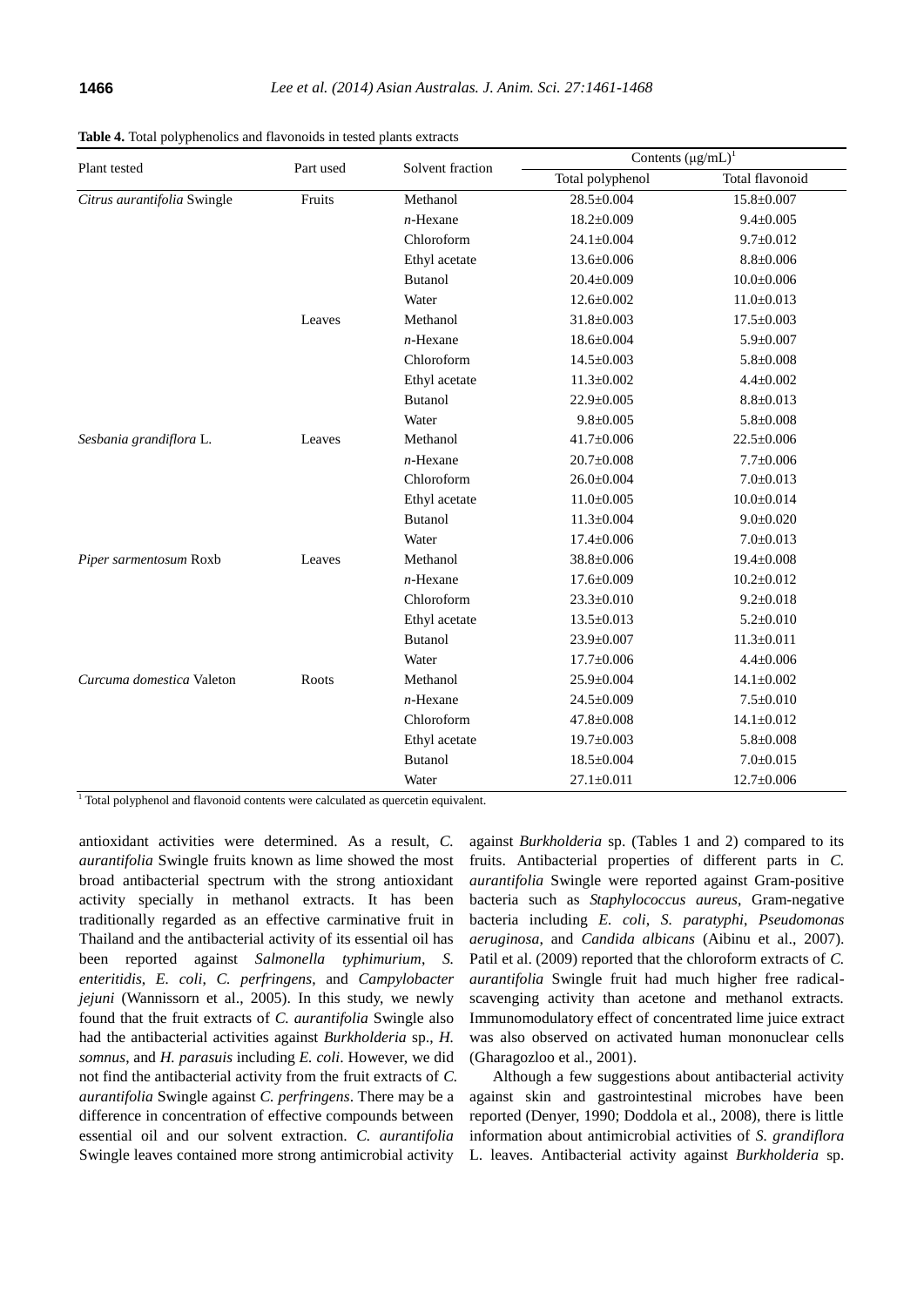was found (Tables 1 and 2) in butanol fraction of *S. grandiflora* L. leaves. Zaidan et al. (2005) reported the antibacterial activities of methanol extracts of *P. sarmentosum* leaves against *S. aureus* and *P. aeruginosa*. In this study, *P. sarmentosum* Roxb also showed the antibacterial activities and the highest antioxidant activity, especially, its methanol extracts showed the antibacterial activities against *E. coli*, *Burkholderia* sp. and *H. parasuis*. *C. domestica* Valeton roots have been widely cultivated in Southeast Asia for the use of an additive in cooking and a traditional medicine to treat diarrhea (Ahmad-Raus et al., 2001). Interestingly, antibacterial spectrum of ethyl acetate and water extracts from *C. domestica* Valeton roots showed specificities against *C. perfringens* (Tables 1 and 2), in contrary to the report of Wannissorn et al. (2005).

*M. citrifolia* L. is widely grown in the Hawaii and Asia and it has been commonly called as "Noni". It has been used as an herbal plant with effectiveness on diabetes, hypertension and immunomodulation (Takashima et al., 2007). Schäfer et al. (2008) showed the bactericidal effect against *Escherichia coli* in calves fed *M. citrifolia* (Noni) puree. Blood samples from Noni puree-fed calves displayed significantly more bacterial killing against *E. coli* than did controls on day 14. *C. siamea* britt is commonly found tree in Southeast Asia and its bark, root and flowers have been known to have medicinal values in diabetes, hypertension and insomnia (Kaur et al., 2006). Methanol extracts of *C. siamea* exhibited antibacterial activities against both *Bacillus cereus* and *Listeria monocytogenes* whereas *M. citrifolia* L. had no antibacterial activities for all tested microorganisms (Nanasombat and Teckchuen, 2009). In this study, the antibacterial activities of *M. citrifolia* L., *C. siamea* britt and *C. nuricifera* L. were not detected against tested pathogens. Husk of *C. nuricifera* L. fruits have various phenolic compounds that have the physiological effects including antileishmanial, antibacterial, antiviral and anti-neoplasic (Alviano et al., 2008). In addition, Esquenazi et al. (2002) reported that extracts of *C. nuricifera* showed the antibacterial activity against *S. aureus*. In an earlier study (Wannissorn et al., 2005), the antibacterial activity against *C. perfringens* was reported as very high, however, no activity was found at all of solvent fractions in this study.

Biological activities related to antibacterial and antioxidant activities may be correlated with total polyphenol and flavonoid (Rice-Evans et al., 1997; Cushnie and Lamb, 2005; Daglia, 2011). Even though the correlation was not perfectly matched in this study, methanol extracts of both *Citrus aurantifolia* Swingle and *Piper sarmentosum*  Roxb possessed high antibacterial and antioxidant activities in proportion to high amounts of total polyphenol and flavonoid. In conclusion, the extracts from *Citrus aurantifolia* Swingle (Lime), *Sesbania grandiflora* L. (Agati sesbania), *Piper sarmentosum* Roxb (Wild betal) and

*Curcuma domestica* Valeton (Turmeric) showed high antibacterial and antioxidant activities. They should be further tested *in vivo* animal experiments as alternative antibiotics in potential feed additives for the inhibition of respiratory disease and meliodiosis with diarrhea in livestock.

## **ACKNOWLEDGMENTS**

Fund for research was provided by Biogreen 21 of Rural Development Administration of Korea. We are thankful to K. C. Shin for providing of air-dried plant materials used in this study.

#### **REFERENCES**

- Ahmad-Raus, R. R., E. E. S. Abdul-Latif, and J. J. Mohammad. 2001. [Lowering of lipid composition in aorta of guinea pigs by](http://www.biomedcentral.com/1472-6882/1/6)  *[Curcuma domestica](http://www.biomedcentral.com/1472-6882/1/6)*. BMC Complement Altern. Med. 1:6-10.
- [Aibinu, I.,](http://www.ncbi.nlm.nih.gov/pubmed?term=%22Aibinu%20I%22%5BAuthor%5D) T. Adenipekun, T. [Adelowotan, T.](http://www.ncbi.nlm.nih.gov/pubmed?term=%22Adelowotan%20T%22%5BAuthor%5D) [Ogunsanya, and T.](http://www.ncbi.nlm.nih.gov/pubmed?term=%22Ogunsanya%20T%22%5BAuthor%5D) [Odugbemi. 2](http://www.ncbi.nlm.nih.gov/pubmed?term=%22Odugbemi%20T%22%5BAuthor%5D)007. [Evaluation of the antimicrobial properties of](http://www.ncbi.nlm.nih.gov/pmc/articles/PMC2816438/pdf/AJT0402-0185.pdf)  different parts of *citrus aurantifolia* [\(lime fruit\) as used locally.](http://www.ncbi.nlm.nih.gov/pmc/articles/PMC2816438/pdf/AJT0402-0185.pdf) Afr. J. Tradit. Camplement Altern. Med. 4:185-190.
- Alviano, W. S., D. S. Alviano, C. G. Diniz, A. R. Antoniolli, C. S. Alviano, L. M. Farias, M. A. R. Carvalho, M. M. G. Souza, and A. M. Bolognese. 2008. *In vitro* [antioxidant potential of](http://www.aobjournal.com/article/S0003-9969(07)00316-0/abstract)  [medicinal plant extracts and their activities against](http://www.aobjournal.com/article/S0003-9969(07)00316-0/abstract) oral [bacteria based on Brazilian folk medicine.](http://www.aobjournal.com/article/S0003-9969(07)00316-0/abstract) Arch. Oral Biol. 53: 545-552.
- Cowan, M. M. 1999. Plant products as antimicrobial agents. Clin. Microbiol. Rev. 12:564-582.
- Cushnie, T. P. T., and A. J. Lamb. 2005. [Antimicrobial activity of](http://www.ijaaonline.com/article/S0924-8579(05)00255-4/abstract)  [flavonoids.](http://www.ijaaonline.com/article/S0924-8579(05)00255-4/abstract) Int. J. Antimicrob. Agents. 26:343-356.
- Daglia, M. 2011. [Polyphenols as antimicrobial agents.](http://www.sciencedirect.com/science/article/pii/S0958166911006756) Curr. Opin. Biotechnol. 23:174-181.
- Denyer, S. P. 1990. Guide to microbiological control in pharmaceuticals. Ellis Horwood, UK. 11-28.
- Doddola, S., H. Pasupulati, B. Kogantia, and K. V. S. R. G. Prasad. 2008. Evaluation of *[Sesbania grandiflora](http://link.springer.com/article/10.1007/s11418-008-0235-2)* for antiurolithiatic [and antioxidant properties.](http://link.springer.com/article/10.1007/s11418-008-0235-2) J. Nat. Med. (Tokyo) 62:300-307.
- Esquenazi, D., M. D. Wigg, M. M. F. S. Miranda, H. M. Rodrigues, J. B. F. Tostes, S. Rozental, A. J. R. da Silva, and C. S. Alviano. 2002. [Antimicrobial and antiviral activities of polyphenolics](http://www.sciencedirect.com/science/article/pii/S0923250802013773)  from *Cocos nucifera* [Linn. \(Palmae\) husk fiber extract.](http://www.sciencedirect.com/science/article/pii/S0923250802013773) Res. Microbiol. 153:647-652.
- [Gautam, R.](http://www.ncbi.nlm.nih.gov/pubmed?term=%22Gautam%20R%22%5BAuthor%5D), A. [Saklani, a](http://www.ncbi.nlm.nih.gov/pubmed?term=%22Saklani%20A%22%5BAuthor%5D)nd S. M. [Jachak. 2](http://www.ncbi.nlm.nih.gov/pubmed?term=%22Jachak%20SM%22%5BAuthor%5D)007. [Indian medicinal](http://www.sciencedirect.com/science/article/pii/S0378874107000037)  [plants as a source of antimycobacterial agents.](http://www.sciencedirect.com/science/article/pii/S0378874107000037) J. Ethnopharmacol. 110: 200-234.
- [Gharagozloo, M.](http://www.ncbi.nlm.nih.gov/pubmed?term=%22Gharagozloo%20M%22%5BAuthor%5D) and A. [Ghaderi. 2](http://www.ncbi.nlm.nih.gov/pubmed?term=%22Ghaderi%20A%22%5BAuthor%5D)001[. Immunomodulatory effect](http://www.sciencedirect.com/science/article/pii/S0378874101002690)  [of concentrated lime juice extract on activated human](http://www.sciencedirect.com/science/article/pii/S0378874101002690)  [mononuclear cells.](http://www.sciencedirect.com/science/article/pii/S0378874101002690) J. Ethnopharmacol. 77:85-90.
- Hendriksen, S. W., L. A. van Leengoed, H. I. Roest, and A. van Nes. 2006. Neonatal diarrhea in pigs: alpha- and beta2-toxin produced by *Clostridium perfringens*. Tijdschr. Diergeneeskd. 131:910-913.
- Kaur, G., M. S. Alam, Z. Jabbar, K. Javed, and M. Athar. 2006. [Evaluation of antioxidant activity of](http://www.sciencedirect.com/science/article/pii/S0378874106002790) *Cassia siamea* flowers. J.